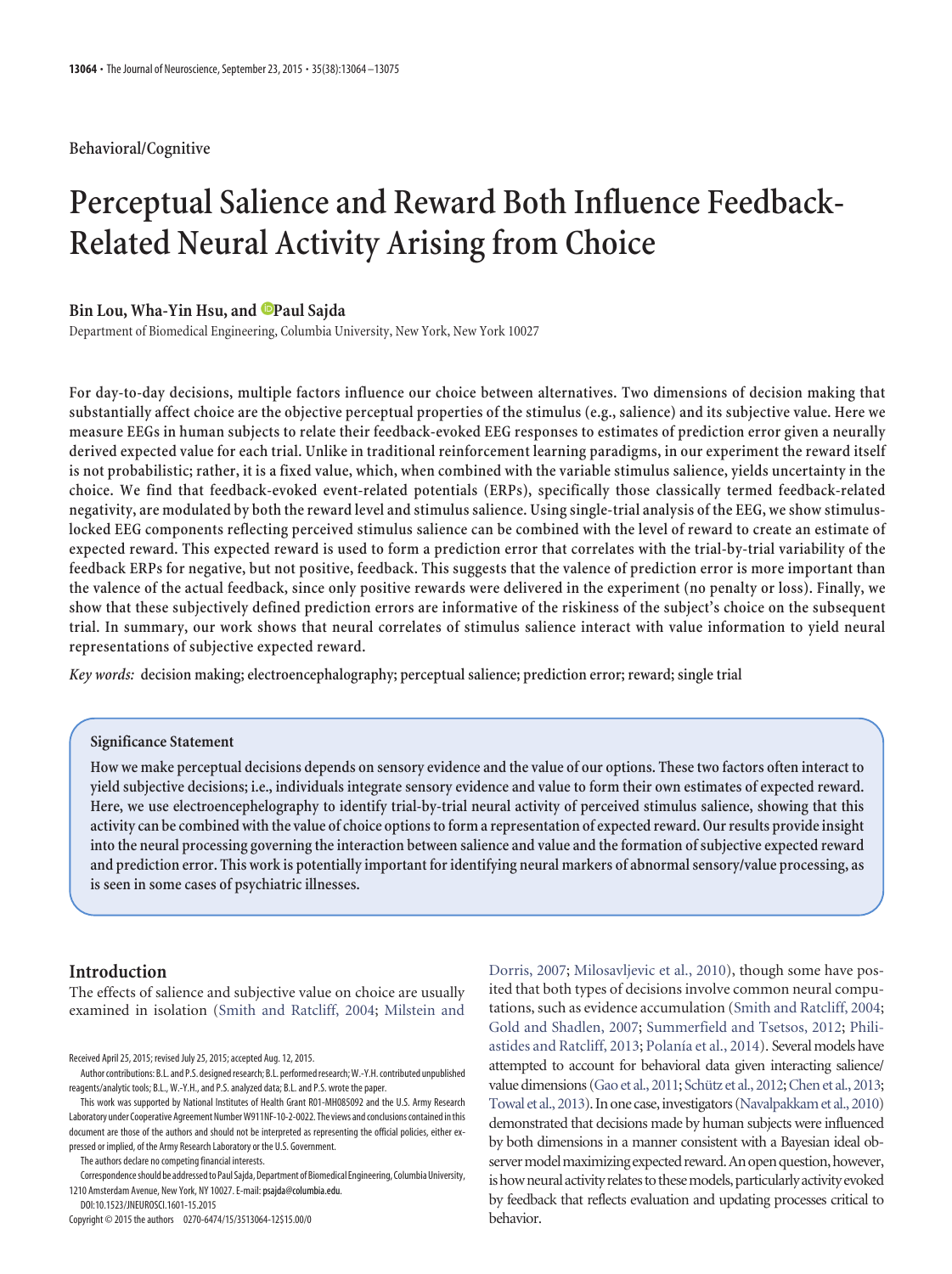Event-related potentials (ERPs) have been used to investigate feedback evaluation in the human brain [\(Miltner et al., 1997;](#page-10-8) [Holroyd and Coles, 2002;](#page-10-9) [Nieuwenhuis et al., 2004a\)](#page-10-10). A negative deflection of the ERP after the presentation of negative or positive feedback is referred to as feedback-related negativity (FRN), whereas the component elicited when subjects make an erroneous response is known as error-related negativity (ERN). There are alternative theories on the mechanisms of ERN/FRN generation [\(Gehring et al., 1993;](#page-10-11) [Gehring and Willoughby, 2004;](#page-10-12) [Yeung](#page-11-4) [et al., 2004\)](#page-11-4), though their similar source localization suggests a common neurocognitive error-detection process [\(Miltner et al.,](#page-10-8) [1997;](#page-10-8) [Nieuwenhuis et al., 2004a\)](#page-10-10).

Reinforcement learning theory has been used to provide a unifying account of ERN/FRN [\(Holroyd and Coles, 2002;](#page-10-9) [Nieuwenhuis et al., 2004a\)](#page-10-10). Key is a signal that is identified as the prediction error, usually defined as the difference between expectations and rewards. It has been suggested that FRN is associated with a negative prediction error—the outcome is worse than expected. Several properties of FRN with respect to prediction error in reinforcement learning theory have been studied. First, the amplitude of the FRN is larger after negative feedback [\(Miltner et al., 1997\)](#page-10-8). This was originally shown as the effect of valence (i.e., losses vs wins), though subsequent studies revealed that FRN could be elicited by all negative outcomes in a monetary gambling task, not just losses, when the task emphasized whether a choice was the better of two [\(Nieuwenhuis et al., 2004b;](#page-10-13) [Yu and Zhou, 2006\)](#page-11-5). Second, the magnitude of the reward showed significant effect on the feedback ERPs, although some inconsistent findings were reported [\(Yeung and Sanfey, 2004;](#page-11-6) [Goyer et al., 2008\)](#page-10-14). Third, studies have shown that the FRN amplitude is also modulated by the probability of receiving a reward [\(Yasuda et al., 2004;](#page-11-7) [Hajcak](#page-10-15) [et al., 2005;](#page-10-15) [Holroyd and Krigolson, 2007;](#page-10-16) [Bunzeck et al.,](#page-10-17) [2011\)](#page-10-17). Specifically, [Cohen et al. \(2007\)](#page-10-18) found that feedback ERPs following wins, but not losses, were modulated by the reward probability. In these studies, the uncertainty of the feedback was manipulated by predefined probabilities associated with different stimuli. However, in natural environments, the uncertainty can also be elicited by other factors such as the perceptual salience of the stimuli.

In the present study, we designed an experiment that systematically changed perceptual salience and reward value, while simultaneously measuring EEGs from subjects performing the task and receiving feedback based on their choices. Our hypothesis is that prediction error resulting from stimulus uncertainty (e.g., perceptual salience) will also elicit similar feedback-evoked activity. Different from reinforcement learning models, the reward of each target is fixed and known by the subject in our experiment, so the uncertainty of the reward prediction is determined by the stimulus salience and the risk taken by the subject. We propose a model that can estimate subjective expected reward and prediction error on a single-trial basis by integrating value information with perceptual decision evidence, given single-trial decoding of EEGs. Based on this model, our analysis tested (1) whether trialby-trial variability of feedback-related EEG activity correlated with prediction error magnitude and (2) how the correlation was influenced by prediction error valence.

# **Materials and Methods**

*Subjects*. Sixteen subjects (nine women and seven men, ages 18 –31 years) participated in the experiment. All had normal or corrected-to-normal vision and reported no history of neurological problems. Subjects were informed that they would be paid based on their performance in the experiment (see below, Experimental design). The maximum amount of money they could possibly earn was US\$39. Informed consent was obtained from all participants in accordance with the guidelines and approval of the Columbia University Institutional Review Board.

*Experimental design.* We used a set of 20 face (from the Max Planck Institute Face Database), 20 car, and 20 house grayscale images (image size, 512  $\times$  512 pixels, 8 bits/pixel). All images were equated for spatial frequency, luminance, and contrast. All images had identical magnitude spectra, and their corresponding phase spectra were manipulated using the weighted mean phase technique [\(Dakin et al., 2002\)](#page-10-19) to generate a set of images characterized by their percentage of phase coherence. Stimuli were presented to subjects on an Apple Cinema 30 inch display, controlled by E-Prime 2.0 software installed on a Dell Precision T7500 workstation with an nVidia Quadro FX5800 graphics card.

The task for the subjects was to earn as much reward (money) as possible by rapidly selecting images associated with different amounts of money in a very brief presentation of the stimulus [\(Fig. 1](#page-2-0)*a*). Each subject performed 10 blocks in the experiment, with short breaks in between. Each block started with a self-paced presentation of sample images of all categories, i.e., face, car, and house, and the corresponding reward of each category. The reward assigned to each category was fixed during the entire block. Each trial started with an 800 ms presentation of a central fixation cross ( $\sim$ 0.5°) followed by a stimulus display of four different images composed of one face, one house, and two cars. Face and house images were associated with positive rewards and considered as targets. Car images were associated with zero reward and therefore considered as distractors. The locations of the targets and the distracters were randomized across four fixed locations ( $x$  eccentricity,  $\sim$ 3.1°;  $y$  eccentricity,  $\sim$ 3.1°; image width,  $\sim$ 5.5°). The stimulus images were presented for 300 ms, followed by mask images that lasted for 1500 ms. To earn the positive reward associated with a target, subjects needed to select its location by pressing a corresponding button before the mask images disappeared. Immediately after subjects responded (or after 1500 ms of mask if no response), a feedback screen showed the reward earned on the current trial [or no reward for car (distractor) choices] and the accumulated reward summed over all trials completed in the block. The interstimulus interval was randomized in the range of 3200 –3500 ms.

We systematically adjusted the reward and visual salience of stimuli to study how the brain integrates information across both of these dimensions during decision making. We defined five reward conditions by varying the reward ratio between faces and houses (targets) from 1⁄4 to 4⁄1 in five steps (i.e.,  $R_f/R_h \in \{1/4, 1/2, 1, 2, 4\}$ ). The reward ratio was fixed within one block and randomly changed across blocks. Within each block (fixed reward condition), the phase coherence of car images was fixed at a low level (35%), whereas the phase coherence of face and house images was randomly changed trial-by-trial across five levels ( $C_f \in \{32\%,$ 35%, 38%, 41%, 44%}, *C*<sub>h</sub> ∈ {49%, 46%, 43%, 40%, 37%}). The face and house coherence levels were constrained to be negatively correlated in all trials  $(C_f + C_h = 81\%)$ . This meant the trial with highest face salience had the lowest house salience and vice versa. These phase coherence levels were determined from pilot experiments where we titrated salience levels to reduce choice bias and qualitatively reproduce the choice curves seen in the study by [Navalpakkam et al. \(2010\).](#page-10-7)

[Figure 1](#page-2-0)*c* displays a sample face image at five different salience levels. One may note that the overall phase coherences used for house images were slightly higher than those for faces. This was done based on pilot experiments that showed subjects' selections were slight biased toward faces when both target types were at the same coherence level. There were two repetitions of the block for each reward condition (10 blocks in total) in the experiment, with 75 trials in each block uniformly distributed across the five salience levels. Therefore, the data for each subject consisted of 30 trials in each of 25 conditions (five reward levels by five salience levels; [Fig. 1](#page-2-0)*b*), a total of 750 trials.

*Data acquisition*. Participants were seated in an electrostatically shielded room and positioned at a 1.3 m distance from the screen. EEGs were recorded using a Sensorium DBPA-1 Amplifier from 80 Ag/AgCl scalp electrodes. All channels were referenced to the left mastoid with a forehead ground. All input impedances were <25 k $\Omega$ . Data were sam-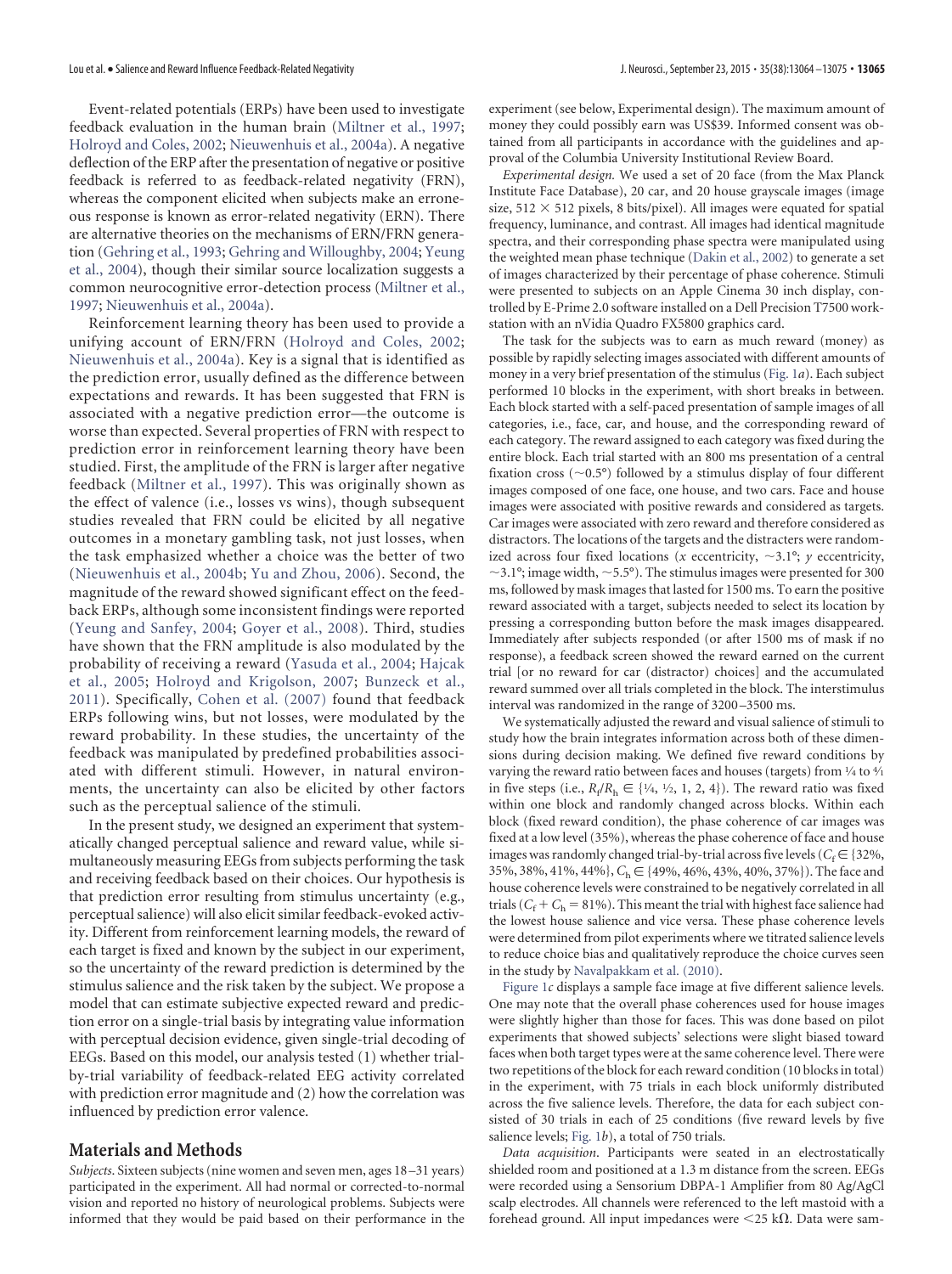

<span id="page-2-0"></span>Figure 1. Experimental design of reward-based perceptual decision making. *a*, Reward values for face, house, and car were shown to the subject at the beginning of each block. The total reward earned in the block was also presented at the end of each block. *b*, Twenty-five conditions were used in the experiment. Reward conditions were manipulated by changing the reward ratio between faces and houses, whereas salience conditions were manipulated by changing image phase coherence levels. We report results in term of face salience levels (1 to 5, level 5 being highest face salience,  $C_f = 44\%, C_h = 37\%$ ), without reference to the absolute phase coherence values. *c*, An example face image at five different salience levels (phase coherence, 32 to 44%).

pled at 1000 Hz with an analog pass band of 0.01–500 Hz. Stimulus events and motor responses were recorded on separate channels.

All data were preprocessed using a 0.5 Hz fourth-order Butterworth high-pass filter to remove DC drifts and 60 and 120 Hz notch filters to minimize line noise artifacts. Trials with excessive eye blink and motion artifacts were rejected  $(<1%$  of total trials) by visual inspection. We also used independent component analysis (ICA) to identify the component that showed the strongest blinks and eye movement activity and excluded it from further analysis. All ICA processing was performed using the infomax algorithm implemented in the EEGLab toolbox [\(Delorme and](#page-10-20) [Makeig, 2004\)](#page-10-20).

*Event-related potentials.* Traditional ERP analysis was performed by aligning the data to the onset of feedback, where the feedback immediately followed (was triggered by) the behavioral response of the subject. Each epoch was extracted for a period ranging from 200 ms before feedback onset until 600 ms after feedback onset. For nonequal reward conditions ( $R_f \neq R_h$ ), trials were first grouped by their feedback types: "high reward" when the subject selected targets with higher reward and "low reward" when the subject selected targets with lower reward or no reward (i.e., when the subject did not respond in time or selected cars). For example, in the  $R_f/R_h = \frac{1}{2}$  condition, selecting "house" resulted in higher reward feedback, whereas selecting "face" resulted in lower reward feedback. Here, trials with lower reward and zero reward feedback were grouped together and called the "low-reward" condition to obtain enough trials for this condition. Trials of all salience conditions within the same reward condition were averaged to investigate the effect of reward on the feedback activity. The reward conditions with reward ratios of 1⁄4 and 4 were also grouped together since feedback ERPs in these two conditions were similar regardless of stimulus category labels. Here, we refer to conditions with reward ratios of 1⁄4 and 4 as "large reward difference" conditions. Conditions with reward ratios of 1⁄2 and 2 were also grouped and referred to as "small reward difference" conditions. Statistical analyses were performed by two-way repeated-measures ANOVA on averaged ERP values of two time windows with factors of feedback type (two levels) and reward difference (two levels). These windows were selected at the time of maximal ERP difference on channel Fz. We also investigated the effect of salience by comparing high-rewardfeedback ERPs for five salience levels. Two-way repeated-measures ANOVA with factors salience (five levels) and stimulus category (two levels, face and house) was performed on time windows that showed difference in their grand average ERP.

*Single-trial discrimination.* Single-trial analysis using logistic regression was performed to classify EEG activity corresponding to the different feedback types (i.e., high vs low reward). We used a sliding window method [\(Parra et al., 2002\)](#page-10-21) to obtain the variation of discrimination performance across the postfeedback time period. A training window of width 50 ms was used, and the window onset varied across the epoch in 50 ms increments from the feedback onset to 550 ms after feedback. The classifier was subsequently retrained by shifting the training window in finer steps of 10 ms around the time ranges found to be most discriminating (300 –500 ms after feedback). This method enabled observation of the temporal progression of feedback-relevant components and localization of the window with maximal discrimination between high- and low-reward feedback. For a time window starting at postfeedback time  $\tau,$ we used logistic regression to estimate a spatial weighting vector **w**-, which defines the direction (in EEG sensor space) that maximizes discrimination. The estimated regression function can be expressed as follows:

$$
\mathbf{y}_{\tau} = \mathbf{w}_{\tau}^{T} \mathbf{X},\tag{1}
$$

where **X** is an  $N \times T$  matrix of EEG data (*N* channels and *T* trials), and the estimated mean vector  $y_\tau$  is a discriminating component at time offset  $\tau$ across all trials. The discriminator performance was quantified by the area under the receiver operating characteristic curve, referred to as the *Az* value, using leave-one-out (LOO) cross-validation. To validate the significance of each discriminating component, we used a label permutation method to compute *Az* values for the null distribution (i.e., no discriminatory information), leading to a corresponding *Az* threshold of  $p = 0.01$  significance level [false discovery rate (FDR) corrected for multiple comparison]. We also constructed forward models of our discriminating components:

$$
\mathbf{a}_{\tau} = \frac{\mathbf{X}_{\tau} \mathbf{y}_{\tau}}{\mathbf{y}_{\tau}^{\top} \mathbf{y}_{\tau}},\tag{2}
$$

where  $a_{\tau}$  is the electrical coupling of the discriminating component  $y_{\tau}$ identified for time window  $\tau$  that explains most of the measured scalp EEG at time  $\tau$  [\(Parra et al., 2002\)](#page-10-21). This vector,  $\mathbf{a}_{\tau}$ , provided a spatial distribution of EEG discriminability between conditions.

We also performed a single-trial analysis of the stimulus-locked data to identify a component most discriminable of face and house images. Un-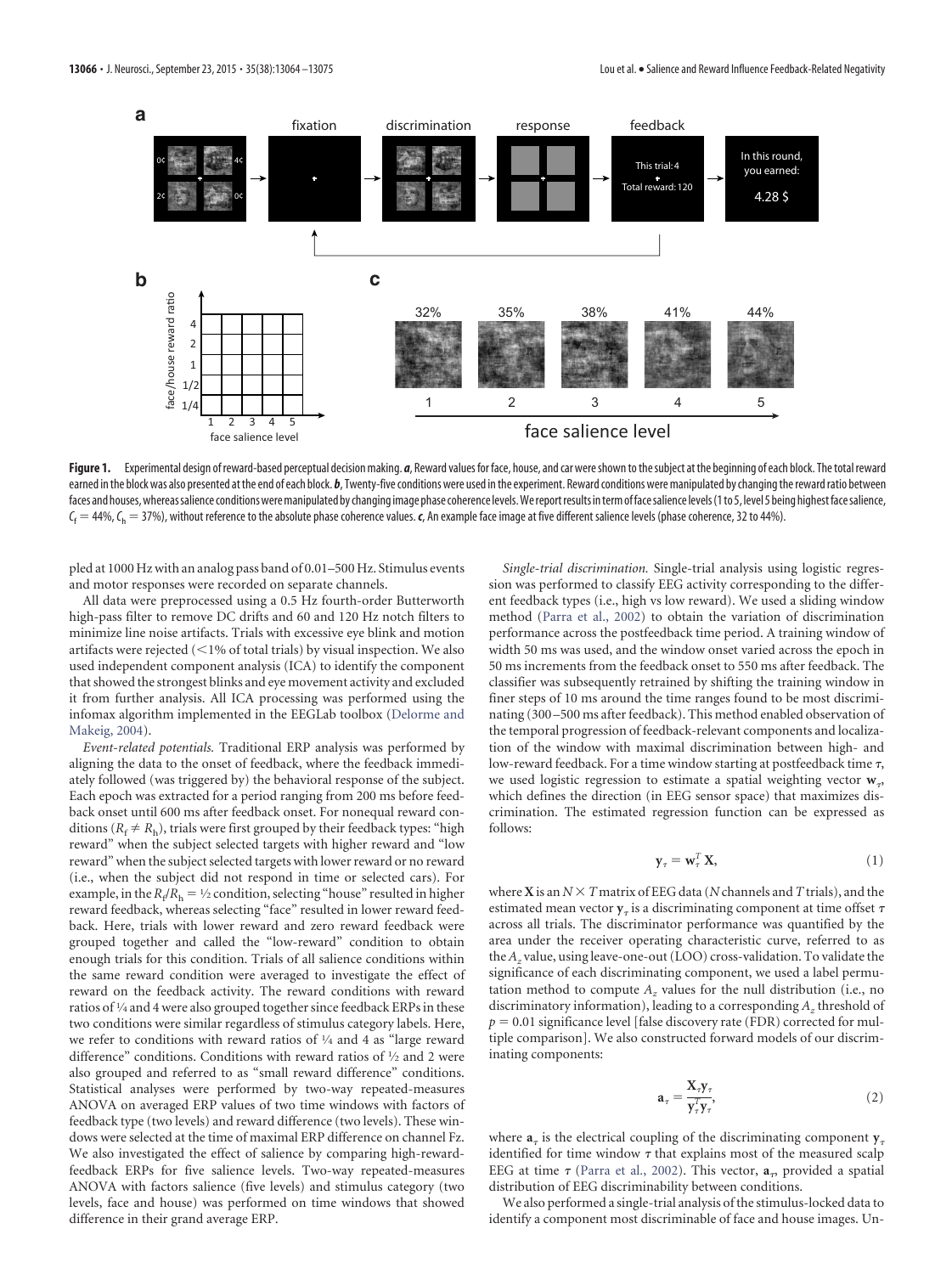

<span id="page-3-0"></span>Figure 2. Behavioral results. *a*, Each panel shows the average percentage of target choices (face or house) and distractor choices (car) in each reward condition as a function of stimulus salience levels. Each point refers to the percentage of selections of one image category under the corresponding reward and salience conditions. Error bars indicate the SE across subjects. *b*, Reaction times in the highest face reward ( $R_f/R_h = 4$ ) and highest house reward ( $R_f/R_h = \frac{1}{4}$ ) conditions.

like in our previous work using a three alternative force choice decisionmaking experiment [\(Lou et al., 2011\)](#page-10-22), all three kinds of images were presented at the same time, so we cannot estimate discriminating components for each category. Instead, we grouped the trials with the highest face salience level and face reward no less than house reward  $(R_f/R_h \ge 1)$ as representative of face stimuli, since these were the trials dominated by subjects selecting "face" [\(Fig. 2\)](#page-3-0), and grouped trials with the lowest face salience level (corresponds to the highest house salience level) and house reward no less than face reward  $(R_f/R_h \le 1)$  as representative of house. A sliding window method and LOO cross-validation were used to identify the optimal poststimulus timing  $\tau$  of discrimination.

Once the spatial weight vector  $w_{\tau}$  was estimated using data derived from the optimal training window, we applied  $w_\tau$  to the data across all trials at the same time. The output  $y_i$  represented the confidence of the classifier for trial *i* in its prediction of face versus house discrimination based on the training data [\(Walz et al., 2013;](#page-11-8) [Lou et al., 2014\)](#page-10-23). We can derive probabilities of the two targets for each trial based on the logit functions:

$$
P_{\rm f}(i) = \frac{\exp(y_i)}{1 + \exp(y_i)},\tag{3}
$$

$$
P_{\rm h}(i) = 1 - P_{\rm f}(i) = \frac{1}{1 + \exp(y_i)}.\tag{4}
$$

*Computational model of prediction error.* Our hypothesis is that singletrial variability (STV) of feedback-related activity is associated with the prediction error, which is defined as the difference between expected reward and actual reward, reported by feedback. The expected reward of trial *i* is given by the following:

$$
E[R_i] = R_f(i) P_f(i) + R_h(i) P_h(i), \qquad (5)
$$

where probabilities of face and house can be obtained from single-trial analysis of stimulus-locked data (as mentioned above). We used the library *lme4* from the *R*-statistical analysis package [\(Pinheiro and Bates,](#page-10-24) [2010\)](#page-10-24) to perform a linear mixed effects analysis of the relationship be-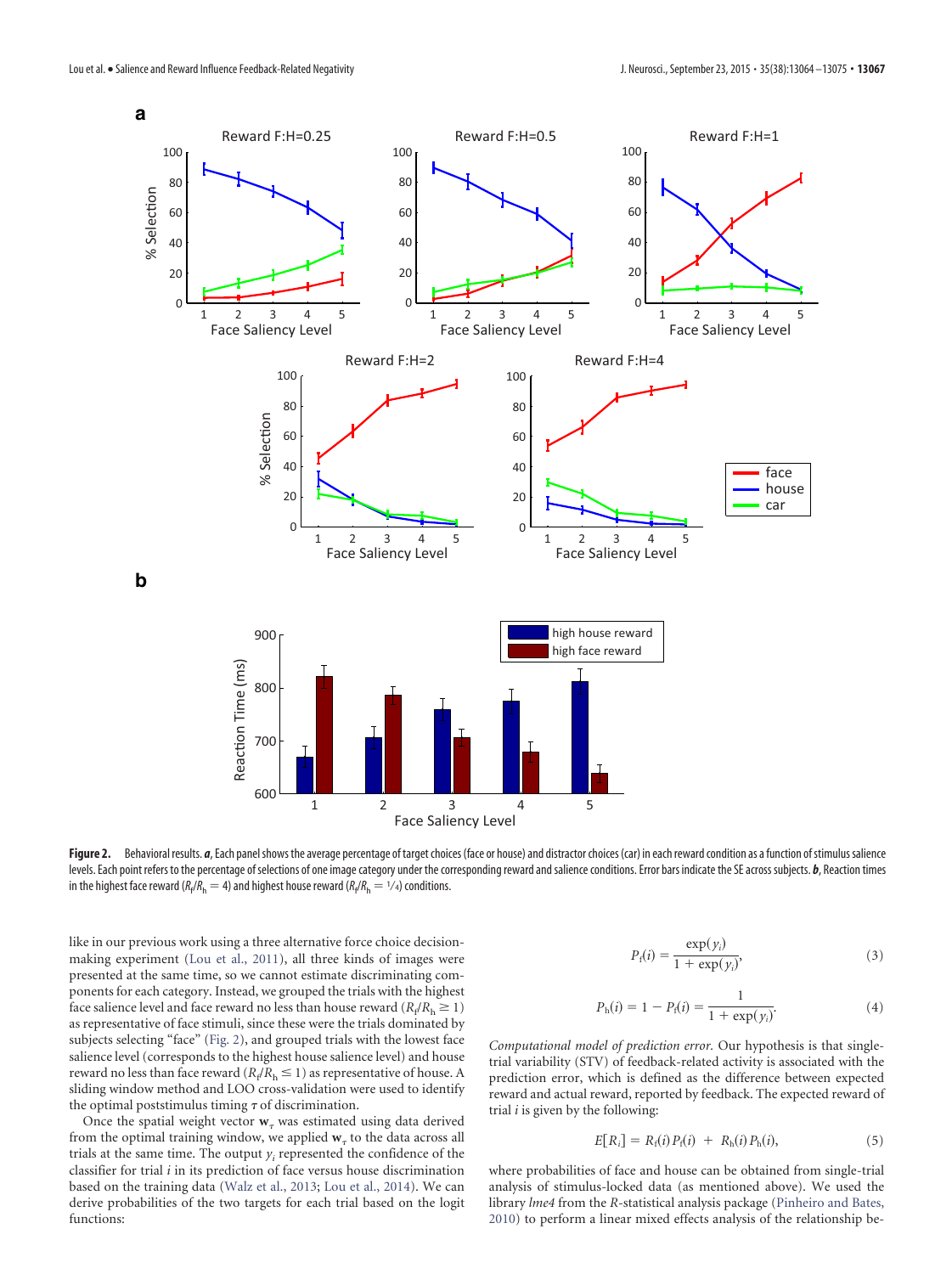

<span id="page-4-0"></span>Figure 3. *a*, Grand-average feedback-locked ERPs for midline electrodes Fz, Cz, and Pz. The ERPs following low-reward feedback (red line) are more negative at an early time window (light gray) and more positive in at a late time window (dark gray) relative to what is seen for high-reward feedback (blue line). *b*, Topologies of ERP differences between low- and high-reward-feedback trials centered around the early (321 ms) and late (437 ms) time windows.

tween feedback STV and prediction error of reward. As fixed effects, we entered the prediction error into the model. As random effects, we had intercepts for subjects as well as by-subject random slopes for the effect of prediction error. Visual inspection of residual plots did not reveal any obvious deviations from homoscedasticity or normality. We obtained *p* values using likelihood ratio tests of the full model with the effect in question against the model without the effect in question. Blocks of large reward difference (i.e., reward ratio of 1⁄4 or 4) and small reward difference (i.e., reward ratios of  $\frac{1}{2}$  or 2) were analyzed separately. The regression analysis was also performed separately on trials with negative prediction error (actual reward less than expected reward) and positive prediction error (actual reward greater than expected reward).

# **Results**

# **Behavioral data analysis**

We first analyzed the behavioral data to verify that the manipulation of reward and visual salience systematically affected choice. Subjects responded in 99% of the trials. [Figure 2](#page-3-0)*a* displays the average performance of all subjects for different reward conditions. Within each reward level, the percentage of face choices (or, conversely, house choices) increased with the stimulus salience level, regardless of whether or not its relative reward was higher than that of the other target. Since house salience levels were negatively correlated with face salience levels, only face salience was indicated in the figure. We also found that the percentage of face choices (or, conversely, house choices) increased with the stimulus relative reward when fixing the salience level and comparing across reward levels. In the next step, we investigated the interaction effect on behavioral performance between reward and visual salience. We found a relatively high percentage of car choices in the conditions where the reward and salience of targets conflicted, e.g., very high face reward but very low face salience, especially in the large reward difference conditions. The likely explanation is that subjects were taking risks to guess the location of the higher-reward target, but mistakenly chosing the distractor since the salience of higher-reward target was low. In the case of small reward difference, selecting the lowreward but high-salience target was a better way of maximizing reward, and thus in this case we observed more low-reward target selections in the behavioral data. This result is consistent with a previous study of saccadic decisions among multiple objects of simple shape stimuli that suggested an ideal Bayesian observer model for maximizing expected reward in complex environments [\(Navalpakkam et al., 2010\)](#page-10-7). This result is also consistent with a computational behavioral model that accounts for the interaction between salience and reward factors when they are incongruent [\(Chen et al., 2013\)](#page-10-6). [Figure 2](#page-3-0)*b* shows the reaction time for the highest face reward ( $R_f/R_h = 4$ ) and the highest house reward  $(R_f/R_h = 1/4)$  conditions. Twoway repeated-measure ANOVA showed the reaction time was significantly different across salience levels ( $p = 0.013$ ,  $F_{(4,64)} = 3.434$ , as well as a significant interaction between reward and salience ( $p < 0.001$ ,  $F_{(4,64)} = 99.67$ ). We observe that the reaction time decreased with the salience level of the target that corresponded to higher reward.

#### **Feedback ERP analysis**

Next we analyzed feedback-related ERPs to compare to previous findings that have shown these to be modulated by reward level. We observed feedback-related potentials for all reward level conditions. [Figure 3](#page-4-0)*a* shows the grand-averaged ERP following high-reward and low-reward feedback for the small reward difference condition  $(R_f/R_h = \frac{1}{2}$  and 2). These ERPs are shown for three representative midline electrodes, Fz, Cz, and Pz. The low-reward-feedback ERPs were more negative than high-reward ERPs in an earlier time window and became more positive in a later time window. The maximum differences between ERP curves in channel Fz were found at 321 and 437 ms after feedback. The spatial distribution of ERP difference across all electrodes at these time points is displayed in [Figure 3](#page-4-0)*b*. We then selected two time windows around these time points (early window, 280 –360 ms; late window, 360 – 500 ms) and tested the average amplitudes between the two feedback conditions. The differences of feedback-evoked EEG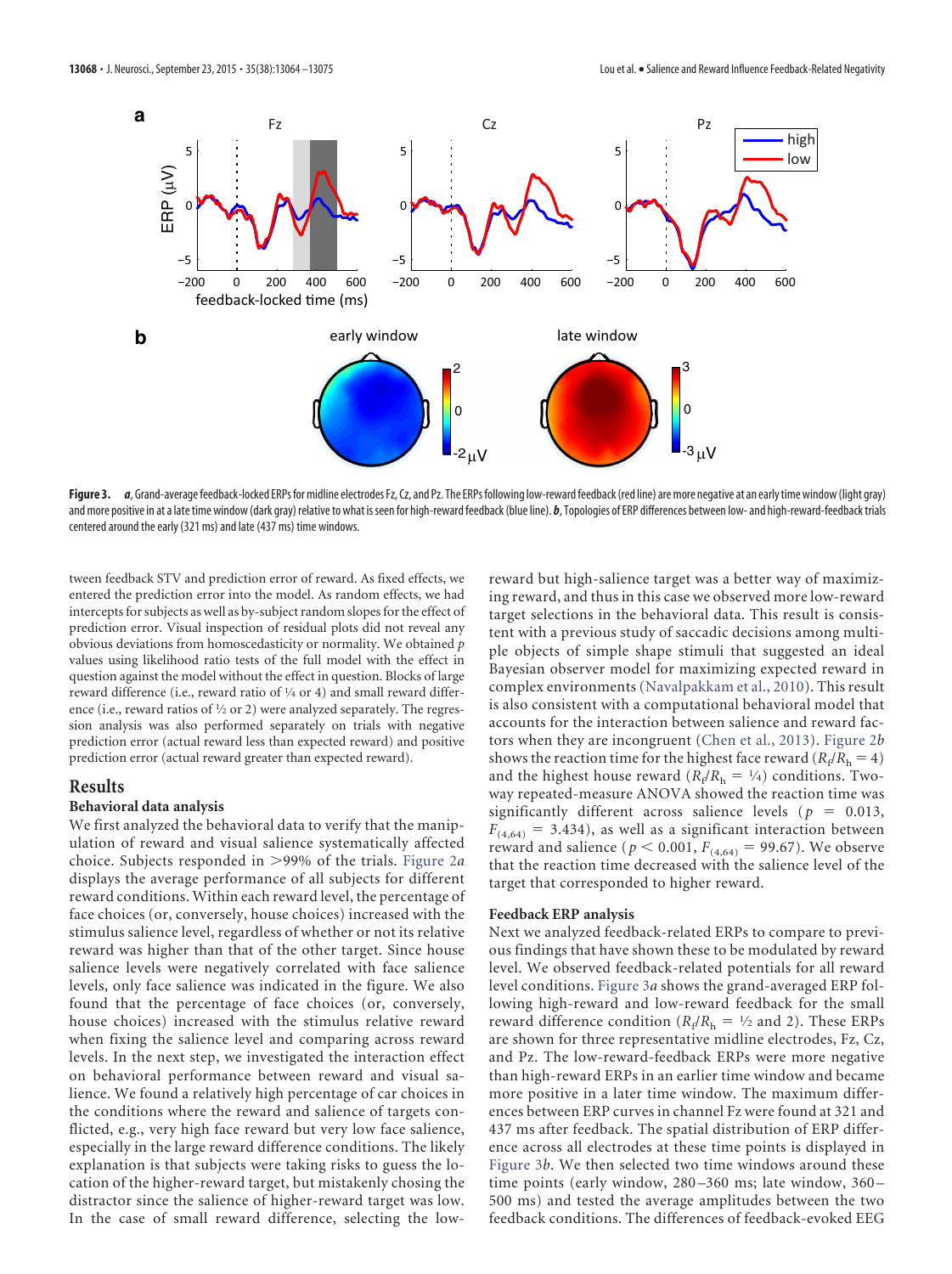

<span id="page-5-0"></span>Figure 4. *a*, *b*, The sLORETA images showing statistical differences (log of ratio of averages) between groups with high and low magnitude of optimal early discriminating components. Significant differences are observed at the SMA, inferior parietal lobule, and ACC for the early window (*a*), and at the ACC, SMA, medial frontal gyrus, and precuneus for the late window (*b*).

responses were statistically significant in both time windows (channel Fz, early,  $p = 0.025$ ,  $F_{(1,15)} = 6.18$ ; late,  $p < 0.001$ ,  $F_{(1,15)} = 74.83$ ). We also found a significant effect of reward difference on the late component at frontocentral electrodes (e.g., at Fz,  $p = 0.026$ ,  $F_{(1,15)} = 6.07$ ). No significant reward by feedback interactions were found in either time window.

#### **Source localization of feedback ERPs**

We next investigated the sources that potentially generated the feedback-related activity for both the early and late time windows we identified in the ERP analysis. Specifically, we used the source localization algorithm sLORETA [\(Pascual-Marqui,](#page-10-25) [2002\)](#page-10-25) to estimate the source distributions in the cortex. We grouped trials that had either high-reward feedback or lowreward feedback. For each subject, we found two time points (early and late time) where the ERP difference was maximum and selected two 50 ms time windows centered at these time points. We then calculated averaged ERP amplitudes for each time window. For each individual subject, current density distributions of both groups were estimated based on the average ERP, resulting in sLORETA values that were analyzed for significance via paired *t* tests to identify differences between groups. Randomized statistical nonparametric mapping with 5000 permutations was performed to obtain the corrected critical threshold and *p* values [\(Nichols and Holmes, 2002\)](#page-10-26). The cortical areas that show significant differences at the  $p <$ 0.05 level are shown in blue and cyan in [Figure 4.](#page-5-0) The difference between current densities of feedback conditions was found to be significant in both time windows, with activation following low-reward feedback being stronger. For the early component, the difference was significant (minimum log of the ratio of averages,  $-1.52$ ;  $p < 0.01$ ) in the supplementary motor area (SMA; BA 6), inferior parietal lobule (BA 40), and

anterior cingulate cortex (ACC; BA 24). For the late component, the difference was significant (minimum log of the ratio of averages,  $-1.72$ ;  $p < 0.01$ ) in the anterior cingulate cortex (BA 32), supplementary motor area (BA 6), medial frontal gyrus (BA 8), and cuneus/precuneus (BA 7).

## **Impact of stimulus salience on feedback activity: ERPs and single-trial analysis**

To examine the impact of salience on the feedback-related activity, we compared ERPs following high-reward feedback of five salience levels. The conditions of higher face reward were analyzed separately from conditions of higher house reward because the salience of faces and houses are negatively correlated. In the high face reward condition, we found a strong positive component at  $\sim$ 400 ms after feedback when face salience was low [\(Fig.](#page-6-0) [5](#page-6-0)*a*). The amplitude of this component decreased with increasing face salience. Similar results were observed in the high house reward condition: the amplitude increased with face salience, which was equivalent to a decrease in house salience. Statistical tests were performed on averaged ERPs of the two time windows. At the 350 – 450 ms time window, there were significant differences found between salience levels ( $p < 0.001$ ,  $F_{(4,60)} = 19.57$ ), but not between categories ( $p = 0.054$ ,  $F_{(1,15)} = 4.35$ ). Similar effects were found for the 100 –200 ms window (significant salience effect,  $p < 0.001$ ,  $F_{(4,60)} = 7.19$ ; nonsignificant category effect,  $p = 0.14$ ,  $F_{(1,15)} = 2.42$ ). No interaction effect was found between salience and category factors for either time window. [Figure 5](#page-6-0)*b* shows scatter plots of average ERP amplitudes at 350 – 450 ms versus percentage of choices of the higher-reward target for all subjects in different salience conditions. Analysis revealed a significant negative correlation between ERP amplitude and behavioral performance (faces,  $r = 0.499$ ,  $p < 0.001$ ,  $F_{(1,78)} =$ 25.79; houses,  $r = 0.514$ ,  $p < 0.001$ ,  $F_{(1,78)} = 27.99$ ).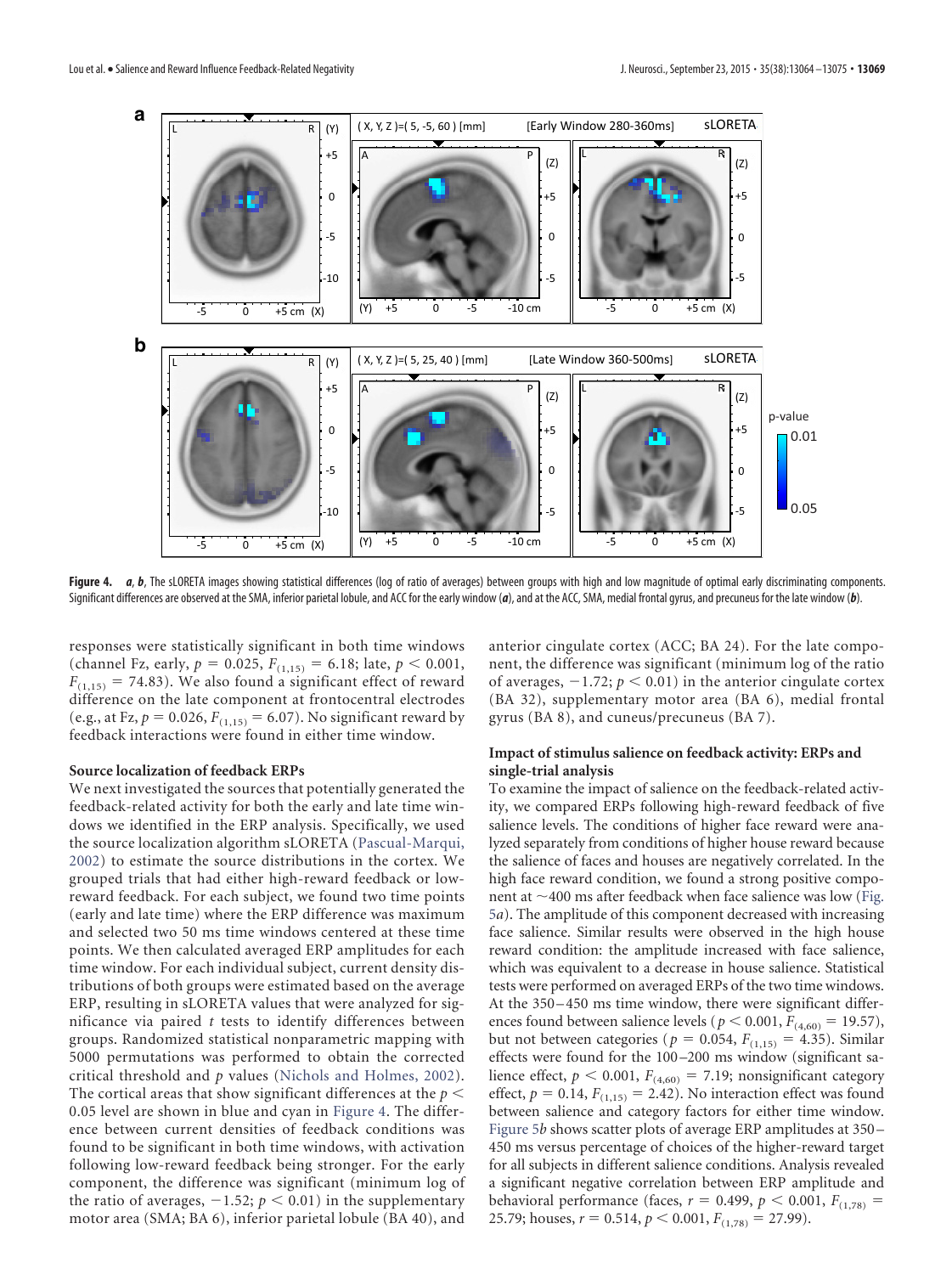The previous set of analyses focused on feedback-locked ERPs. In the next set of analyses, we investigate the feedback-locked EEG on a single-trial basis. For both high reward difference and low reward difference conditions and for all subjects, we were able to discriminate high-reward-feedback versus low-reward-feedback EEG trials with highly significant accuracy for multiple EEG windows. [Figure 6](#page-6-1)*a* shows the average *Az* values in the high reward difference condition across all subjects at each time point from feedback to 800 ms after feedback, with the  $A_z$  value corresponding to a significance level of  $p = 0.01$  (FDR corrected for multiple comparison) determined by our permutation method (see Materials and Methods, Single-trial discrimination). The feedback discrimination curve displayed two peaks with local maxima at 320 and 410 ms, which matched the two components we found in the ERP analysis [\(Fig. 3\)](#page-4-0). The scalp maps of the average forward models at these peak times are also shown in the figure. We also performed a single-trial analysis of the stimulus-locked data to find a component most discriminable of face and house images. The average discrimination curve showed only a single peak, with a maximum at 350 ms ( $p = 0.011$ ), with the largest magnitude of spatial weights over central electrode sites [\(Fig. 6](#page-6-1)*b*). For each subject, the weighting vector estimated from the optimal training window was then applied to the same time window of all trials to compute the discriminating component. The outputs of this discriminating component *y* represented the confidence of the classifier in its prediction of face versus house EEG discrimination (Eqs. 3, 4) and were further used to calculate the expected reward (Eq. 5) and prediction error of each trial.

To establish a relationship between model-based prediction error and singletrial feedback EEG-derived components, we performed a mixed effects regression analysis. Large reward difference and small reward difference conditions were analyzed separately. In this model, we focused only on face versus house discrimination and ignored car images to simplify the model. This simplification is reasonable because (1) car images were set at a



<span id="page-6-0"></span>**Figure 5.** *a*, Grand-average ERP responses to high-reward feedback at five differentsalience levels. Conditions of higher face reward ( $R_f/R_h>1$ ) and higher house reward ( $R_f/R_h< 1$ ) were analyzed separately. The amplitude in the shaded area (350 – 450 ms) shows significant correlation with salience levels. *b*, Plots of the average ERP amplitude versus the choice rate of the higher-reward target. Each dot refers to the data at one salience level of one subject.



<span id="page-6-1"></span>**Figure 6.** Single-trial EEG discrimination results. *a*, *b*, Group mean discrimination performance for the high- versus low-reward feedback (*a*) and face versus house stimulus (*b*). SEs across subjects are indicated with shading. The significance level is achieved by a label permutation method (30000 times) and FDR corrected for multiple comparisons. Topographies represent the group average forward models of the discriminating components at the time of peak discrimination (referred to as optimal discriminating components). In *a*, time 0 ms is the time of the feedback; in *b*, it is the time of the stimulus.

very low salience level so it was very rare that subjects had strong responses to cars, and (2) there was almost no car selection when face and house rewards were equal [\(Fig. 2](#page-3-0)*a*, third panel). This means subjects could respond to either target that had a higher salience level and successfully ignore cars. Therefore, the minimum expected reward was equal to the smaller reward (2¢), and the maximum positive errors were 2¢ in the small reward difference condition and 6¢ in the large reward difference condition. We also segregated trials based on the valence of prediction error (positive error means the actual reward is greater than the ex-

#### <span id="page-6-2"></span>**Table 1. Summary of mixed effects analysis of the relationship between feedback STV and prediction error**

| <b>Reward condition</b> | Component | Positive error |                | Negative error |              |
|-------------------------|-----------|----------------|----------------|----------------|--------------|
|                         |           |                | $\chi_{(1)}^2$ |                | $\chi_{(1)}$ |
| Small                   | Early     | 0.61           | 0.26           | $0.002*$       | $9.18*$      |
|                         | Late      | 0.67           | 0.19           | $0.001*$       | $10.82*$     |
| Large                   | Early     | 0.09           | 2.93           | $0.011*$       | $6.41*$      |
|                         | Late      | 0.40           | 0.71           | $0.030*$       | $4.73*$      |

 $*$ Significant at  $p < 0.05$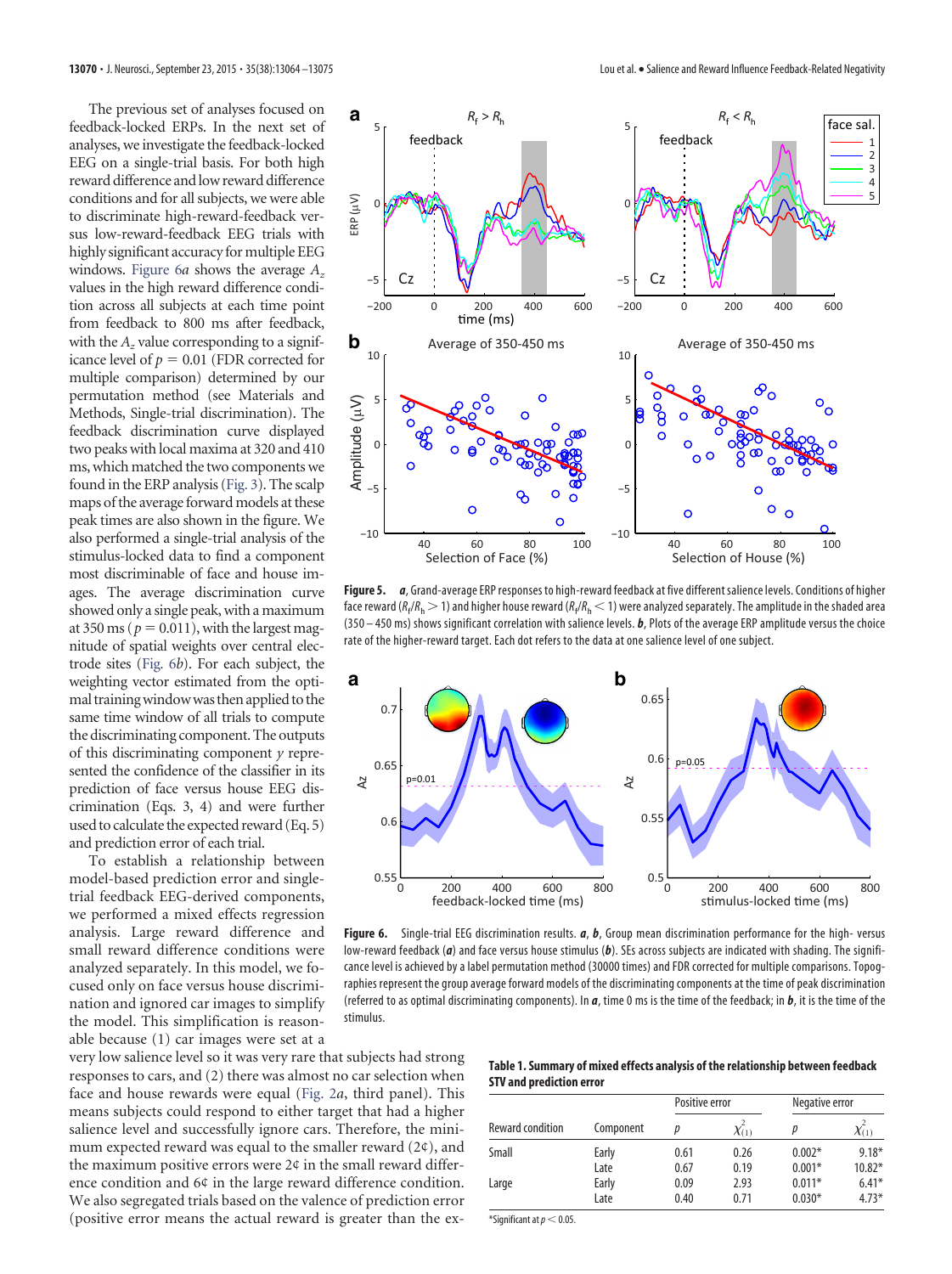

<span id="page-7-0"></span>Figure 7. Scatter plots of early feedback STV against prediction error from one representative subject. Trials with positive errors and negative errors are analyzed separately. Each dot represents a single trial, and each red line demonstrates the linear fits for each group of data.



<span id="page-7-1"></span>Figure 8. Influence of prediction errors on subsequent trials. Small reward difference (left) and large reward difference (right) conditions were analyzed separately. The normalized prediction error (PE) before low-risk choices was more negative compared to the one before highrisk decisions. Error bars indicate SE across subjects.

pected reward). Results of the mixed effects analysis on all subjects are listed in [Table 1.](#page-6-2) Both early and late feedback STV had positive correlation with negative prediction errors, but no significant correlation was found in trials with positive prediction error. [Figure 7](#page-7-0) displays outputs of the early feedback STV versus prediction error for one sample subject.

## **EEG-informed prediction error and subsequent choice**

We also investigated the influence of EEG-informed reward prediction error on the subject's choice in the following trial. Large reward difference and small reward difference conditions were analyzed separately. Specifically, this analysis was focused on "incongruent trials," in which the high-value target was of low salience and the low-value target was of high salience. We performed analysis only on incongruent trials since incongruent trials demonstrated enough variation in the subjects' choices. For "congruent trials," in which the high-value target was of high salience and low-value target was of low salience, subjects could easily select the high-value target and thus had very small variation in their choices. The prediction error of each trial was normalized by subtracting the average prediction error of the corresponding condition, large reward difference or small reward difference, for each individual subject. Within each condition, all incongruent trials were first grouped based on the choices: highvalue target, low-value target, or zerovalue distractor. Trials of choosing high-value targets and distractors were further grouped together and referred to as high risk, with the assumption that the subjects took risks to guess the location of the high-value target for both cases. Trials of choosing low-value targets were referred to as low risk, since the low-value target was of high visual salience. As shown in [Figure 8,](#page-7-1) the mean prediction error was more negative for trials followed by low-risk choices. Two-tailed paired *t* tests showed that the difference was significant for both reward conditions (small reward difference condition,  $p = 0.018$ ,  $t_{(15)} = 2.67$ ; large reward difference condition,  $p = 0.043$ ,  $t_{(14)} = 2.22$ ). In other words, subjects were more likely to make a

low-risk choice after a negative reward prediction error. Based on the behavioral results, we can assume that the original strategy of the subject was to try to choose high-value targets for all trials. For a certain trial, when a low-value target was chosen, it was likely that the subject changed their decision strategy for this trial. Therefore, this result further supports the notion that large negative prediction errors were more likely to make subjects adjust their decision behavior on the subsequent trial [\(Cohen and Ran](#page-10-27)[ganath, 2007\)](#page-10-27).

# **EEG-informed prediction error and theta power**

Theta oscillations have been shown to reflect the degree of prediction error [\(Cohen et al., 2007;](#page-10-27) [Cavanagh et al., 2010\)](#page-10-28) in reinforcement learning models. We therefore tested whether a similar association exists in our paradigm for the EEG-informed prediction error. To estimate the power of theta oscillations on a singletrial basis, EEG epochs were extracted from  $-500$  to  $+800$  ms relative to the feedback onset for each trial and filtered at the theta frequency band  $(4-8 Hz)$ . We subsequently constructed the envelope of the filtered signal via the Hilbert transform (computing the amplitude of the analytic signal), which ignored phase information and revealed oscillatory power fluctuations over time [\(Lou et al., 2014\)](#page-10-23). To allow a direct comparison across subjects, the power estimates of individual subjects were normalized by their baseline (defined by the averaged theta power of a 30 s resting state EEG).

Similar to the effect of reward on FRN, we observed that theta power after feedback was also modulated by the reward in frontal and central areas. [Figure 9](#page-8-0)*a* shows the averaged time series of theta power at channel Fz for high- and low-reward trials in the small reward difference condition. The scalp map shows the spatial distribution of the theta power difference averaged over the time window 300-500 ms. The averaged theta power of all re-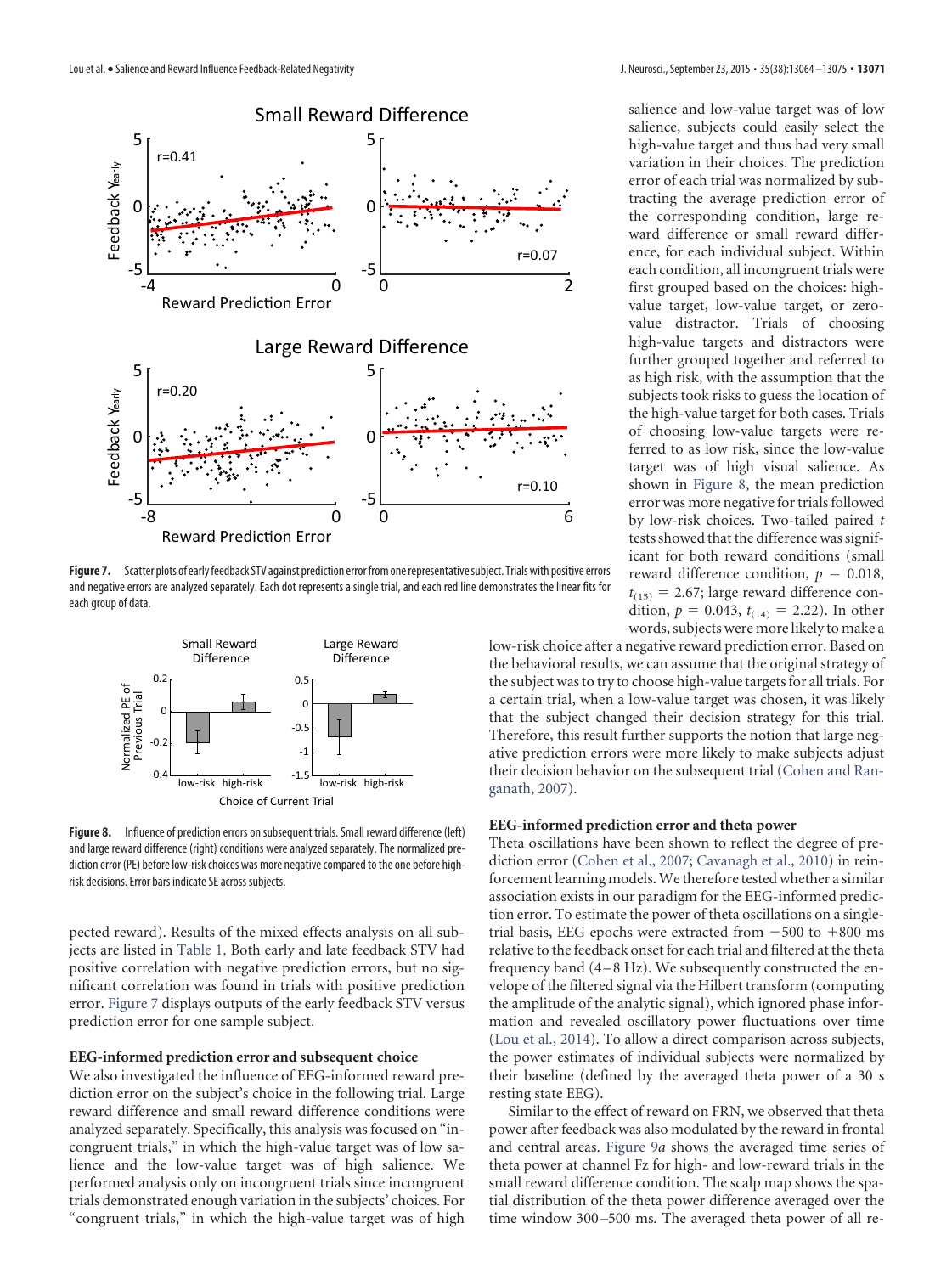

<span id="page-8-0"></span>Figure 9. *a*, Time series of theta band power (4 – 8 Hz) from  $-500$  to 800 ms relative to feedback onset in channel Fz. Theta power of trials with low-reward feedback showed stronger theta power enhancement at ~300 –500 ms. The topography shows the distribution of power difference over this time window. *b*, Averaged theta power over 300 –500 ms after feedback onset in channel Fz. Error bars indicate the SE across subjects.

ward conditions in channel Fz over this time window is shown in [Figure 9](#page-8-0)*b*. To further demonstrate the effect of feedback on theta power, we ran a two-way repeated-measures ANOVA with factors reward difference (two levels, small and large) and feedback reward type (two levels, high and low reward). A significant effect was found for reward type  $(F_{(1,15)} = 16.89, p \le 0.001)$ , but not reward difference  $(F_{(1,15)} = 2.93, p = 0.11)$  or their interaction  $(F_{(1,15)} = 2.13, p = 0.17).$ 

We also performed a mixed effects regression analysis between EEG-informed reward prediction error and feedback theta power on a single-trial basis. For each trial, we computed the average theta power over the time window from 300 to 500 ms after feedback onset. Similar to the analysis of FRN, we segregated trials based on the valence of prediction error (positive and negative). For trials with negative prediction errors, we found significant negative correlation between prediction error and theta power (channel Fz, small reward difference,  $\chi^2_{(1)} = 13.78, p <$ 0.001; large reward difference,  $\chi^{2}_{(1)} = 9.35, p = 0.002$ ). No significant correlation was found in trials with positive prediction error (channel Fz, for small reward difference,  $\chi^2_{(1)} = 3.6$ ,  $p = 0.06$ ; large reward difference,  $\chi^2_{(1)} = 0.29$ ,  $p = 0.59$ ).

## **Discussion**

To explore the neural correlates of reward processing when expected reward is a function of stimulus salience and value, we conducted a study that systematically manipulated these two dimensions while collecting EEGs from subjects instructed to harvest as much reward as possible. We found that for trials following low reward, feedback-locked ERP amplitudes were more negative in an early time window and more positive in a late window [\(Fig. 3\)](#page-4-0). We interpret this ERP modulation as a manifestation of FRN, with the result similar to those of other feedback valence studies [\(Yasuda et al., 2004;](#page-11-7) [Hajcak et al., 2005;](#page-10-15) [Cohen et al., 2007\)](#page-10-27), though the typical FRN is reported in terms of a difference in reward gains versus losses. In our experimental design, we ruled out the impact of penalty/loss and focused only on reward delivery and omission. This observation is also consistent with previous studies on the modulation of reward magnitude on feedback ERP components, which show more negative early ERP when reward magnitude is small and a more positive late component

amplitude if the reward magnitude is larger [\(Yeung and San](#page-11-6)[fey, 2004;](#page-11-6) [Wu and Zhou, 2009\)](#page-11-9).

To further investigate the relationship between our results and the FRN, we performed source localization of the early and late feedback components [\(Fig. 4\)](#page-5-0). Both components showed clusters localized in the ACC and SMA, which have been reported previously as brain regions for dipole fits of the FRN [\(Miltner et al.,](#page-10-8) [1997;](#page-10-8) [Gehring and Willoughby, 2002;](#page-10-29) [Ruchsow et al., 2002;](#page-11-10) [Nieu](#page-10-30)[wenhuis et al., 2005;](#page-10-30) Doñamayor et al., 2011). These localizations are also consistent with fMRI analysis of reward processing and reward prediction errors [\(Knutson et al., 2005;](#page-10-32) [Behrens et al.,](#page-10-33) [2007;](#page-10-33) [Dayan and Niv, 2008;](#page-10-34) [Niv and Schoenbaum, 2008\)](#page-10-35). Our results also showed a slight difference between the early and late components. The early component had a cluster in the inferior parietal lobule, which might suggest the early processing of visual feedback and interpretation of sensory information. In previous fMRI studies, [Vickery and Jiang \(2009\)](#page-11-11) found that the inferior parietal lobule was involved in decision making under uncertainty, showing higher activity when humans subjects were given trial-by-trial feedback on choice outcomes compared to when feedback was not provided. The late component also showed activation in the medial frontal gyrus that has been implicated in the processing of reward prediction error [\(Matsumoto et al., 2007\)](#page-10-36).

We also found that feedback-locked ERPs were modulated by stimulus salience. The ERP amplitude at 350 – 450 ms after feedback was negatively correlated with the salience level as well as the percentage of selection of high-reward targets [\(Fig. 5\)](#page-6-0). Given that we could manipulate the difficulty of perceptual decisions and behavioral accuracy by altering the phase coherences of target images [\(Philiastides and Sajda, 2006;](#page-10-37) [Philiastides et al., 2006\)](#page-10-38), our hypothesis is that the probability of earning a high reward can also be modulated by the stimulus salience, even though the actual reward delivery rate of the target was 100%. Unlike varying reward probability in a predefined way, as seen through typical reinforcement learning paradigms, the reward probability in this task varied according to the perceptual decisions made before feedback, and thus was positively correlated with the salience level and selection percentage of the higher-reward target. This hypothesis is consistent with the findings from a previous study using a reinforcement learning model that revealed the negative correlation between reward probability and ERP amplitude fol-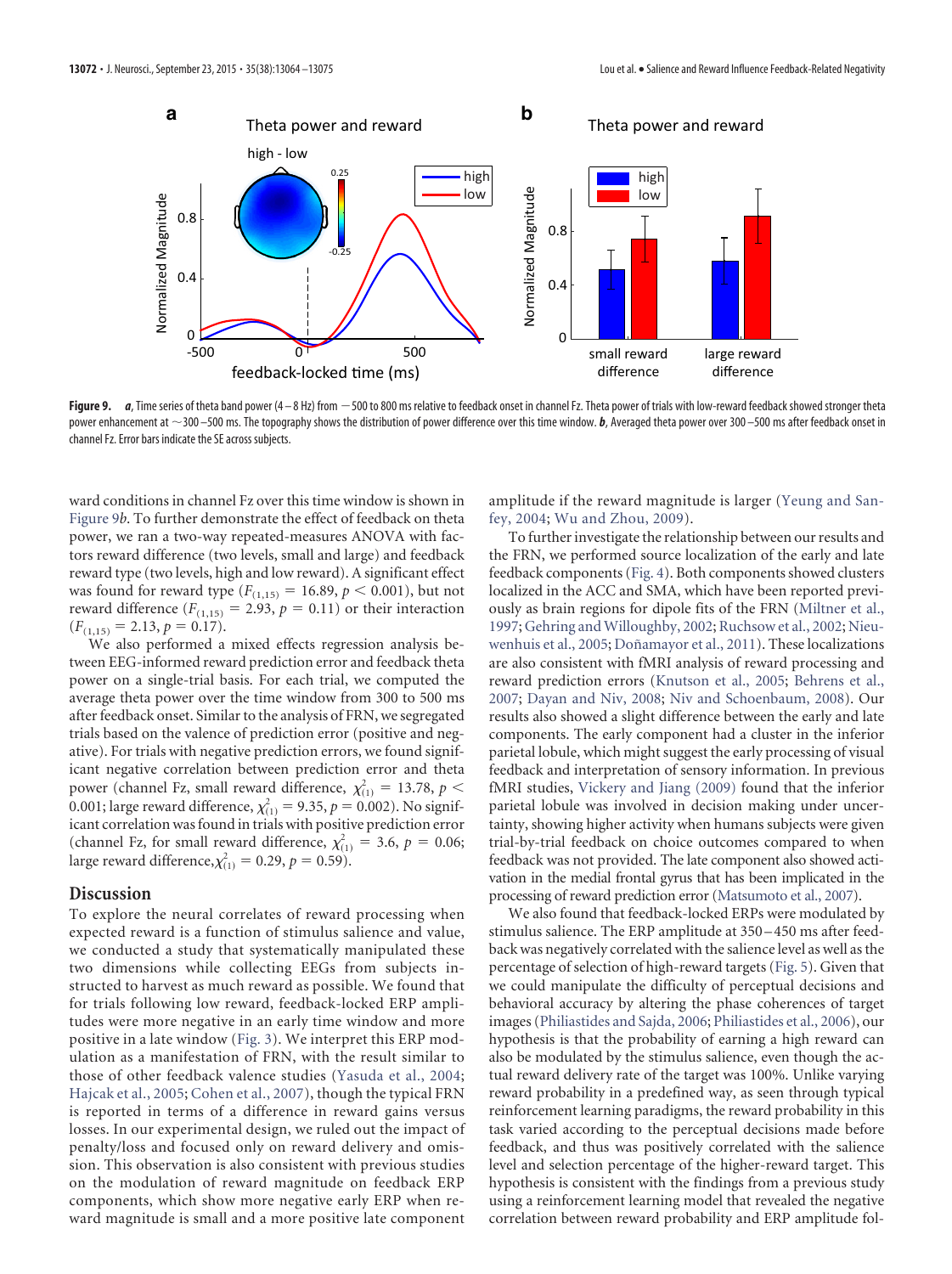lowing "win" feedback [\(Cohen et al., 2007\)](#page-10-18). Our result is also consistent with another previous study of feedback processing in decisions under risk that showed larger positive potentials for positive feedback in high-risk choices [\(Schuermann et al., 2012\)](#page-11-12), which corresponds to low-salience targets with high reward in our experiment. A similar idea was also used in a previous study to examine the shared neural basis of error detection and decision confidence [\(Boldt and Yeung, 2015\)](#page-10-39).

To characterize trial-by-trial variability of the feedbackrelated evoked activity, we used a single-trial analysis method to estimate temporally localized EEG components that maximally discriminated between the high- and low-reward-feedback conditions. In a previous study of reinforcement learning models, [Philiastides et al. \(2010\)](#page-10-40) found EEG activity correlated with prediction error valence, magnitude, and future choice. Another study using single-trial analysis found that reward motivation significantly influenced neural activity in response to target images [\(Hughes et al., 2013\)](#page-10-41). In our study, we found two discriminating components that corresponded to feedback-related ERPs and their spatial distributions consistent with our sLORETA results. The early component showed a parietal-temporal distribution, whereas the late component showed large weights in frontal-central areas that matched the location of the ACC and SMA. Many studies on reward-based decision making have investigated the relationship between feedback-related activity and reward prediction errors, but to our knowledge, these studies all used reinforcement learning models to estimate prediction errors [\(Cohen and Ranganath, 2007;](#page-10-27) [Cavanagh et al., 2010;](#page-10-28) [Philiastides](#page-10-40) [et al., 2010\)](#page-10-40). Unique to this work, we estimated prediction errors on a single-trial basis by integrating value information with perceptual decision evidence, given single-trial decoding of EEGs (Eqs. 3–5). The variation of expected reward in this experiment is not due to the changes of the actual reward probability of each option. Instead, we fixed the rewards of targets and manipulated their salience levels, so the expected reward of each trial changed according to the subjective perception of targets. Specifically, we used the STV from a component that was stimulus locked,  $\sim$ 350 ms after the stimulus and best discriminated face versus house trials, to estimate the expected reward. Unlike traditional FRN studies, there was no time interval between response and feedback in our design. This is because we wanted to directly link stimulus-related activity (prefeedback), representing the confidence of perceptual decision (i.e., level of stimulus evidence), with feedback-related activity, representing the evaluation of the previous decision, and avoid any confounding factors in between. Interestingly, our results showed an asymmetry with respect to the valence of prediction error in EEG correlates of feedback processing. We observed that the STV of both types of feedback activity correlated with negative prediction error, but no significant correlation was found for positive prediction error trials. Similar phenomena were found in an FRN study that reported no significant difference in FRN amplitude for positive prediction errors [\(Cohen and Ranganath, 2007\)](#page-10-27). One explanation of this from reinforcement learning model studies is that this feedback-related activity (or FRN) was related to how subjects adjusted their decision behavior on the subsequent trial. Large negative prediction errors were more likely to make subjects change their decision behavior and thus elicited more negative FRNs. From a reward expectancy perspective, reinforcement learning theory predicts that larger FRNs should be elicited by unexpected and unfavorable outcomes [\(Holroyd et al., 2003\)](#page-10-42), which in this paradigm are indicated by a more negative prediction error. An alternative interpretation is based on one previous

study that proposed that a reinforcement learning model cannot fully interpret how FRN encodes prediction error and suggested prediction errors were associated with motivational salience rather than motivational value [\(Talmi et al., 2013\)](#page-11-13). Without using a reinforcement learning model, our results support their idea that feedback ERP activities are stronger for negative outcomes because negative feedback is more motivationally salient [\(Ol](#page-10-43)[iveira et al., 2007;](#page-10-43) [Talmi et al., 2013\)](#page-11-13).

We further examined the relationship between current prediction error and subsequent behavior. Our results showed that the reward prediction error, estimated based on stimulus-locked EEG measurements, was more negative before the trial with "low-risk" choice. This observation is consistent with previous reinforcement learning studies that showed subjects were less likely to make high-risk choices after negative outcomes in a gambling task [\(Cohen and Ranganath, 2005\)](#page-10-44). Although it was assumed that all trials were independent and the final choices were determined by the previous perceptual decisions, we still observed the influence of prediction error on the subsequent trial. However, the influence of the prediction error in this experiment was relatively small compared to typical reinforcement learning tasks, since subjects could not "learn" much from their previous decisions.

We also investigated the relationship between theta power and EEG-informed prediction error. As expected, low-rewardfeedback trials had significantly higher theta power in the frontocentral cortex. This is consistent with previous findings of enhanced theta power and phase locking following losses compared to wins [\(Cohen et al., 2007;](#page-10-18) [Trujillo and Allen, 2007;](#page-11-14) [Ca](#page-10-45)[vanagh et al., 2009;](#page-10-45) [Lega et al., 2011\)](#page-10-46). More directly relevant to our findings, [Cavanagh et al. \(2010\)](#page-10-28) indicated that the medial prefrontal cortex theta power following reinforcement cues scaled with negative prediction error, but not positive prediction error. They also found that theta oscillation reflected the degree of future behavioral adaptation through examining the relationship with immediate reaction time changes, but one should note that the behavioral adaptation was more difficult to observe in this paradigm because the reaction time was influenced more by the target salience than the feedback of previous trials. Although reinforcement learning was not integral to our paradigm, this additional analysis on theta power, together with the source analysis on the feedback ERP, supports the theory that theta oscillations over the medial prefrontal cortex, which presumably underlie the FRN component, reflect a common computation used for realizing the need for cognitive control [\(Cavanagh and](#page-10-47) [Frank, 2014\)](#page-10-47).

In summary, the present study examined feedback-related activity in an optimal reward-harvesting experiment. Our findings indicate that both rewards and perceptual salience have an impact on the magnitude of feedback-locked ERPs. Unlike traditional reinforcement learning paradigms, we fix the reward of each target in a block and manipulate only visual salience to change the uncertainty of receiving rewards. Therefore, we estimate the reward prediction error based on EEG measurements instead of parameters estimated from a reinforcement learning model. Our results suggest that the valence of prediction error is more important than the valence of the actual feedback, since only positive rewards are delivered in the experiment (no penalty or loss). Specifically, our singletrial analysis shows an asymmetric effect on the prediction error valence: STV of feedback components are correlated only with negative prediction errors, suggesting that larger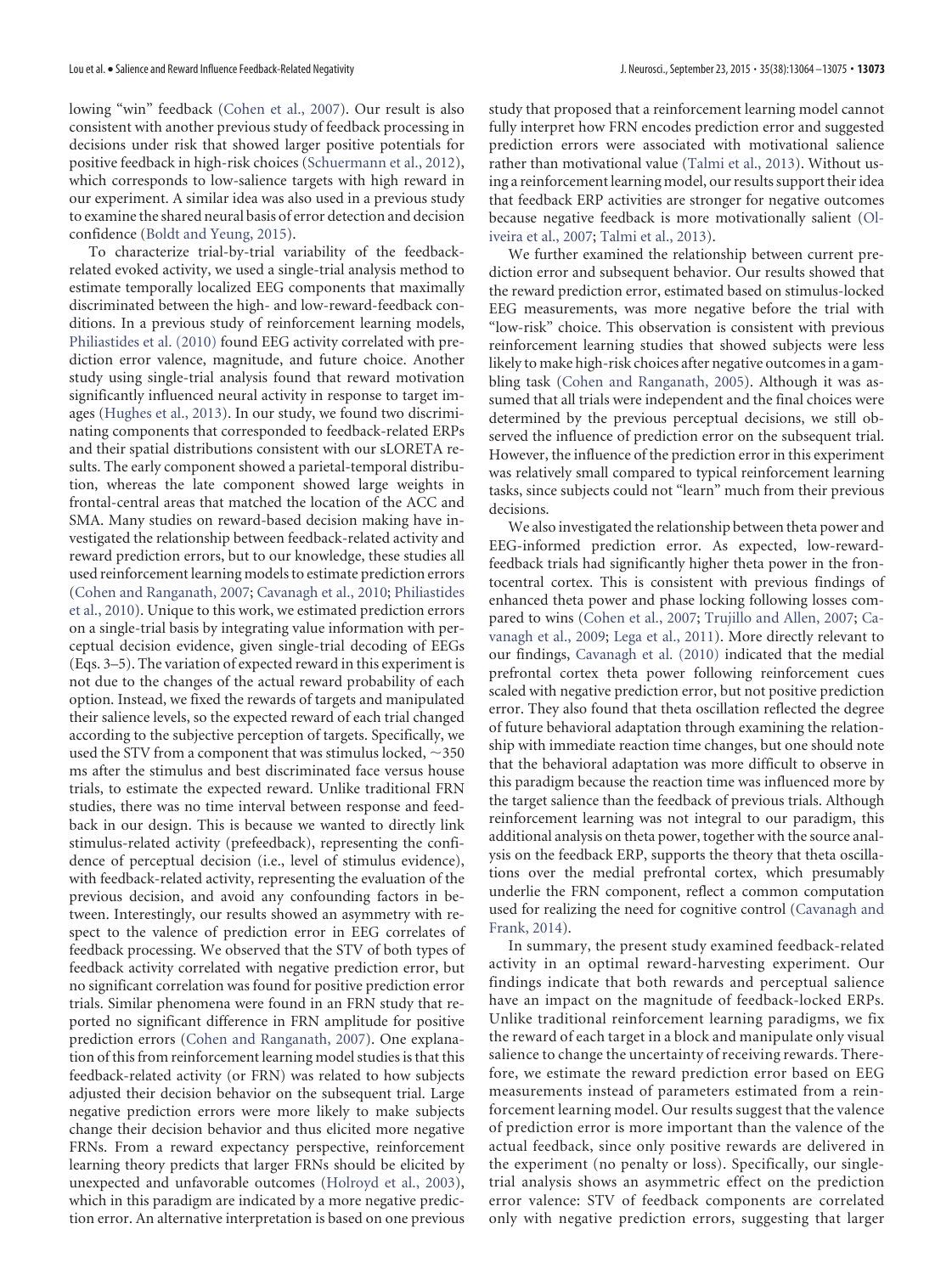negative prediction errors are more likely to be important for changing subjects' decision behavior.

#### **References**

- <span id="page-10-33"></span>Behrens TE, Woolrich MW, Walton ME, Rushworth MF (2007) Learning the value of information in an uncertain world. Nat Neurosci 10:1214 – 1221. [Medline](http://www.ncbi.nlm.nih.gov/pubmed/17676057)
- <span id="page-10-39"></span>Boldt A, Yeung N (2015) Shared neural markers of decision confidence and error detection. J Neurosci 35:3478 –3484. [CrossRef](http://dx.doi.org/10.1523/JNEUROSCI.0797-14.2015) [Medline](http://www.ncbi.nlm.nih.gov/pubmed/25716847)
- <span id="page-10-17"></span>Bunzeck N, Guitart-Masip M, Dolan RJ, Düzel E (2011) Contextual novelty modulates the neural dynamics of reward anticipation. J Neurosci 31: 12816 –12822. [CrossRef](http://dx.doi.org/10.1523/JNEUROSCI.0461-11.2011) [Medline](http://www.ncbi.nlm.nih.gov/pubmed/21900560)
- <span id="page-10-47"></span>Cavanagh JF, Frank MJ (2014) Frontal theta as a mechanism for cognitive control. Trends Cogn Sci 18:414 – 421. [Medline](http://www.ncbi.nlm.nih.gov/pubmed/24835663)
- <span id="page-10-45"></span>Cavanagh JF, Cohen MX, Allen JJ (2009) Prelude to and resolution of an error: EEG phase synchrony reveals cognitive control dynamics during action monitoring. J Neurosci 29:98 –105. [CrossRef](http://dx.doi.org/10.1523/JNEUROSCI.4137-08.2009) [Medline](http://www.ncbi.nlm.nih.gov/pubmed/19129388)
- <span id="page-10-28"></span>Cavanagh JF, Frank MJ, Klein TJ, Allen JJ (2010) Frontal theta links prediction errors to behavioral adaptation in reinforcement learning. Neuroimage 49:3198 –3209. [CrossRef](http://dx.doi.org/10.1016/j.neuroimage.2009.11.080) [Medline](http://www.ncbi.nlm.nih.gov/pubmed/19969093)
- <span id="page-10-6"></span>Chen X, Mihalas S, Niebur E, Stuphorn V (2013) Mechanisms underlying the influence of saliency on value-based decisions. J Vis 13(12):18 1–23. [CrossRef](http://dx.doi.org/10.1167/13.12.18) [Medline](http://www.ncbi.nlm.nih.gov/pubmed/24167161)
- <span id="page-10-44"></span>Cohen MX, Ranganath C (2005) Behavioral and neural predictors of upcoming decisions. Cogn Affect Behav Neurosci 5:117–126. [Medline](http://www.ncbi.nlm.nih.gov/pubmed/16180619)
- <span id="page-10-27"></span>Cohen MX, Ranganath C (2007) Reinforcement learning signals predict future decisions. J Neurosci 27:371–378. [CrossRef](http://dx.doi.org/10.1523/JNEUROSCI.4421-06.2007) [Medline](http://www.ncbi.nlm.nih.gov/pubmed/17215398)
- <span id="page-10-18"></span>Cohen MX, Elger CE, Ranganath C (2007) Reward expectation modulates feedback-related negativity and EEG spectra. Neuroimage 35:968 –978. [CrossRef](http://dx.doi.org/10.1016/j.neuroimage.2006.11.056) [Medline](http://www.ncbi.nlm.nih.gov/pubmed/17257860)
- <span id="page-10-19"></span>Dakin SC, Hess RF, Ledgeway T, Achtman RL (2002) What causes nonmonotonic tuning of fMRI response to noisy images? Curr Biol 12:R476 – R477; author reply R478. [Medline](http://www.ncbi.nlm.nih.gov/pubmed/12176342)
- <span id="page-10-34"></span>Dayan P, Niv Y (2008) Reinforcement learning: the good, the bad and the ugly. Curr Opin Neurobiol 18:185–196. [Medline](http://www.ncbi.nlm.nih.gov/pubmed/18708140)
- <span id="page-10-20"></span>Delorme A, Makeig S (2004) EEGLAB: an open source toolbox for analysis of single-trial EEG dynamics including independent component analysis. J Neurosci Methods 134:9 –21. [Medline](http://www.ncbi.nlm.nih.gov/pubmed/15102499)
- <span id="page-10-31"></span>Doñamayor N, Marco-Pallarés J, Heldmann M, Schoenfeld MA, Münte TF (2011) Temporal dynamics of reward processing revealed by magnetoencephalography. Hum Brain Mapp 32:2228 –2240. [CrossRef](http://dx.doi.org/10.1002/hbm.21184) [Medline](http://www.ncbi.nlm.nih.gov/pubmed/21305665)
- <span id="page-10-5"></span>Gao J, Tortell R, McClelland JL (2011) Dynamic integration of reward and stimulus information in perceptual decision-making. PLoS One 6:e16749. [CrossRef](http://dx.doi.org/10.1371/journal.pone.0016749) [Medline](http://www.ncbi.nlm.nih.gov/pubmed/21390225)
- <span id="page-10-29"></span>Gehring WJ, Willoughby AR (2002) The medial frontal cortex and the rapid processing of monetary gains and losses. Science 295:2279–2282.[CrossRef](http://dx.doi.org/10.1126/science.1066893) [Medline](http://www.ncbi.nlm.nih.gov/pubmed/11910116)
- <span id="page-10-12"></span>Gehring WJ, Willoughby AR (2004) Are all medial frontal negativities created equal? Toward a richer empirical basis for theories of action monitoring. In: Errors, conflicts, and the brain: current opinions on performance monitoring: proceedings of the conference held in Dortmund, Germany, on July 3–5 2003, pp. 14 –20. Leipzig, Germany: Max Planck Institute for Human Cognitive and Brain Sciences.
- <span id="page-10-11"></span>Gehring WJ, Goss B, Coles MG, Meyer DE, Donchin E (1993) A neural system for error detection and compensation. Psychol Sci 4:385–390. [CrossRef](http://dx.doi.org/10.1111/j.1467-9280.1993.tb00586.x)
- <span id="page-10-2"></span>Gold JI, Shadlen MN (2007) The neural basis of decision making. Ann Rev Neurosci 30:535–574. [Medline](http://www.ncbi.nlm.nih.gov/pubmed/17600525)
- <span id="page-10-14"></span>Goyer JP, Woldorff MG, Huettel SA (2008) Rapid electrophysiological brain responses are influenced by both valence and magnitude of monetary rewards. J Cogn Neurosci 20:2058 –2069. [Medline](http://www.ncbi.nlm.nih.gov/pubmed/18416673)
- <span id="page-10-15"></span>Hajcak G, Holroyd CB, Moser JS, Simons RF (2005) Brain potentials associated with expected and unexpected good and bad outcomes. Psychophysiology 42:161–170. [CrossRef](http://dx.doi.org/10.1111/j.1469-8986.2005.00278.x) [Medline](http://www.ncbi.nlm.nih.gov/pubmed/15787853)
- <span id="page-10-9"></span>Holroyd CB, Coles MG (2002) The neural basis of human error processing: reinforcement learning, dopamine, and the error-related negativity. Psychol Rev 109:679 –709. [Medline](http://www.ncbi.nlm.nih.gov/pubmed/12374324)
- <span id="page-10-16"></span>Holroyd CB, Krigolson OE (2007) Reward prediction error signals associated with a modified time estimation task. Psychophysiology 44:913–917. [CrossRef](http://dx.doi.org/10.1111/j.1469-8986.2007.00561.x) [Medline](http://www.ncbi.nlm.nih.gov/pubmed/17640267)
- <span id="page-10-42"></span>Holroyd CB, Nieuwenhuis S, Yeung N, Cohen JD (2003) Errors in reward prediction are reflected in the event-related brain potential. Neuroreport 14:2481–2484. [CrossRef](http://dx.doi.org/10.1097/00001756-200312190-00037) [Medline](http://www.ncbi.nlm.nih.gov/pubmed/14663214)
- <span id="page-10-41"></span>Hughes G, Mathan S, Yeung N (2013) EEG indices of reward motivation and target detectability in a rapid visual detection task. Neuroimage 64: 590 – 600. [CrossRef](http://dx.doi.org/10.1016/j.neuroimage.2012.09.003) [Medline](http://www.ncbi.nlm.nih.gov/pubmed/22982373)
- <span id="page-10-32"></span>Knutson B, Taylor J, Kaufman M, Peterson R, Glover G (2005) Distributed neural representation of expected value. J Neurosci 25:4806 – 4812. [CrossRef](http://dx.doi.org/10.1523/JNEUROSCI.0642-05.2005) [Medline](http://www.ncbi.nlm.nih.gov/pubmed/15888656)
- <span id="page-10-46"></span>Lega BC, Kahana MJ, Jaggi J, Baltuch GH, Zaghloul K (2011) Neuronal and oscillatory activity during reward processing in the human ventral striatum. Neuroreport 22:795– 800. [Medline](http://www.ncbi.nlm.nih.gov/pubmed/21975313)
- <span id="page-10-22"></span>Lou B, Walz JM, Shi J, Sajda P (2011) Learning EEG components for discriminating multi-class perceptual decisions. In: 5th International IEEE/ EMBS Conference on Neural Engineering, pp. 675– 678. Piscataway NJ: IEEE.
- <span id="page-10-23"></span>Lou B, Li Y, Philiastides MG, Sajda P (2014) Prestimulus alpha power predicts fidelity of sensory encoding in perceptual decision making. Neuroimage 87:242–251. [CrossRef](http://dx.doi.org/10.1016/j.neuroimage.2013.10.041) [Medline](http://www.ncbi.nlm.nih.gov/pubmed/24185020)
- <span id="page-10-36"></span>Matsumoto M, Matsumoto K, Abe H, Tanaka K (2007) Medial prefrontal cell activity signaling prediction errors of action values. Nat Neurosci 10:647– 656. [Medline](http://www.ncbi.nlm.nih.gov/pubmed/17450137)
- <span id="page-10-1"></span>Milosavljevic M, Malmaud J, Huth A, Koch C, Rangel A (2010) The drift diffusion model can account for the accuracy and reaction time of valuebased choices under high and low time pressure. Judgm Decis Mak 5:437– 449.
- <span id="page-10-0"></span>Milstein DM, Dorris MC (2007) The influence of expected value on saccadic preparation. J Neurosci 27:4810 – 4818. [CrossRef](http://dx.doi.org/10.1523/JNEUROSCI.0577-07.2007) [Medline](http://www.ncbi.nlm.nih.gov/pubmed/17475788)
- <span id="page-10-8"></span>Miltner WH, Braun CH, Coles MG (1997) Event-related brain potentials following incorrect feedback in a time-estimation task: evidence for a "generic" neural system for error detection. J Cogn Neurosci 9:788 –798. [Medline](http://www.ncbi.nlm.nih.gov/pubmed/23964600)
- <span id="page-10-7"></span>Navalpakkam V, Koch C, Rangel A, Perona P (2010) Optimal reward harvesting in complex perceptual environments. Proc Natl Acad Sci U S A 107:5232–5237. [Medline](http://www.ncbi.nlm.nih.gov/pubmed/20194768)
- <span id="page-10-26"></span>Nichols TE, Holmes AP (2002) Nonparametric permutation tests for functional neuroimaging: a primer with examples. Hum Brain Mapp 15:1–25. [CrossRef](http://dx.doi.org/10.1002/hbm.1058) [Medline](http://www.ncbi.nlm.nih.gov/pubmed/11747097)
- <span id="page-10-10"></span>Nieuwenhuis S, Holroyd CB, Mol N, Coles MG (2004a) Reinforcementrelated brain potentials from medial frontal cortex: origins and functional significance. Neurosci Biobehav Rev 28:441– 448. [Medline](http://www.ncbi.nlm.nih.gov/pubmed/15289008)
- <span id="page-10-13"></span>Nieuwenhuis S, Yeung N, Holroyd CB, Schurger A, Cohen JD (2004b) Sensitivity of electrophysiological activity from medial frontal cortex to utilitarian and performance feedback. Cereb Cortex 14:741–747. [CrossRef](http://dx.doi.org/10.1093/cercor/bhh034) [Medline](http://www.ncbi.nlm.nih.gov/pubmed/15054053)
- <span id="page-10-30"></span>Nieuwenhuis S, Slagter HA, von Geusau NJ, Heslenfeld DJ, Holroyd CB (2005) Knowing good from bad: differential activation of human cortical areas by positive and negative outcomes. Eur J Neurosci 21:3161–3168. [Medline](http://www.ncbi.nlm.nih.gov/pubmed/15978024)
- <span id="page-10-35"></span>Niv Y, Schoenbaum G (2008) Dialogues on prediction errors. Trends Cogn Sci 12:265–272. [Medline](http://www.ncbi.nlm.nih.gov/pubmed/18567531)
- <span id="page-10-43"></span>Oliveira FT, McDonald JJ, Goodman D (2007) Performance monitoring in the anterior cingulate is not all error related: expectancy deviation and the representation of action-outcome associations. J Cogn Neurosci 19: 1994 –2004. [Medline](http://www.ncbi.nlm.nih.gov/pubmed/17892382)
- <span id="page-10-21"></span>Parra L, Alvino C, Tang A, Pearlmutter B, Yeung N, Osman A, Sajda P (2002) Linear spatial integration for single-trial detection in encephalography. Neuroimage 17:223–230. [CrossRef](http://dx.doi.org/10.1006/nimg.2002.1212) [Medline](http://www.ncbi.nlm.nih.gov/pubmed/12482079)
- <span id="page-10-25"></span>Pascual-Marqui RD (2002) Standardized low-resolution brain electromagnetic tomography (sLORETA): technical details. Methods Find Exp Clin Pharmacol 24 [Suppl D]:5–12. [Medline](http://www.ncbi.nlm.nih.gov/pubmed/12575463)
- <span id="page-10-3"></span>Philiastides MG, Ratcliff R (2013) Influence of branding on preferencebased decision making. Psychol Sci 24:1208 –1215. [Medline](http://www.ncbi.nlm.nih.gov/pubmed/23696199)
- <span id="page-10-37"></span>Philiastides MG, Sajda P (2006) Temporal characterization of the neural correlates of perceptual decision making in the human brain. Cereb Cortex 16:509 –518. [Medline](http://www.ncbi.nlm.nih.gov/pubmed/16014865)
- <span id="page-10-38"></span>Philiastides MG, Ratcliff R, Sajda P (2006) Neural representation of task difficulty and decision making during perceptual categorization: a timing diagram. J Neurosci 26:8965– 8975. [CrossRef](http://dx.doi.org/10.1523/JNEUROSCI.1655-06.2006) [Medline](http://www.ncbi.nlm.nih.gov/pubmed/16943552)
- <span id="page-10-40"></span>Philiastides MG, Biele G, Vavatzanidis N, Kazzer P, Heekeren HR (2010) Temporal dynamics of prediction error processing during rewardbased decision making. Neuroimage 53:221–232. [CrossRef](http://dx.doi.org/10.1016/j.neuroimage.2010.05.052) [Medline](http://www.ncbi.nlm.nih.gov/pubmed/20510376)
- <span id="page-10-24"></span>Pinheiro J, Bates D (2010) Mixed-effects models in S and S-PLUS. New York: Springer Science and Business Media.
- <span id="page-10-4"></span>Polanía R, Krajbich I, Grueschow M, Ruff CC (2014) Neural oscillations